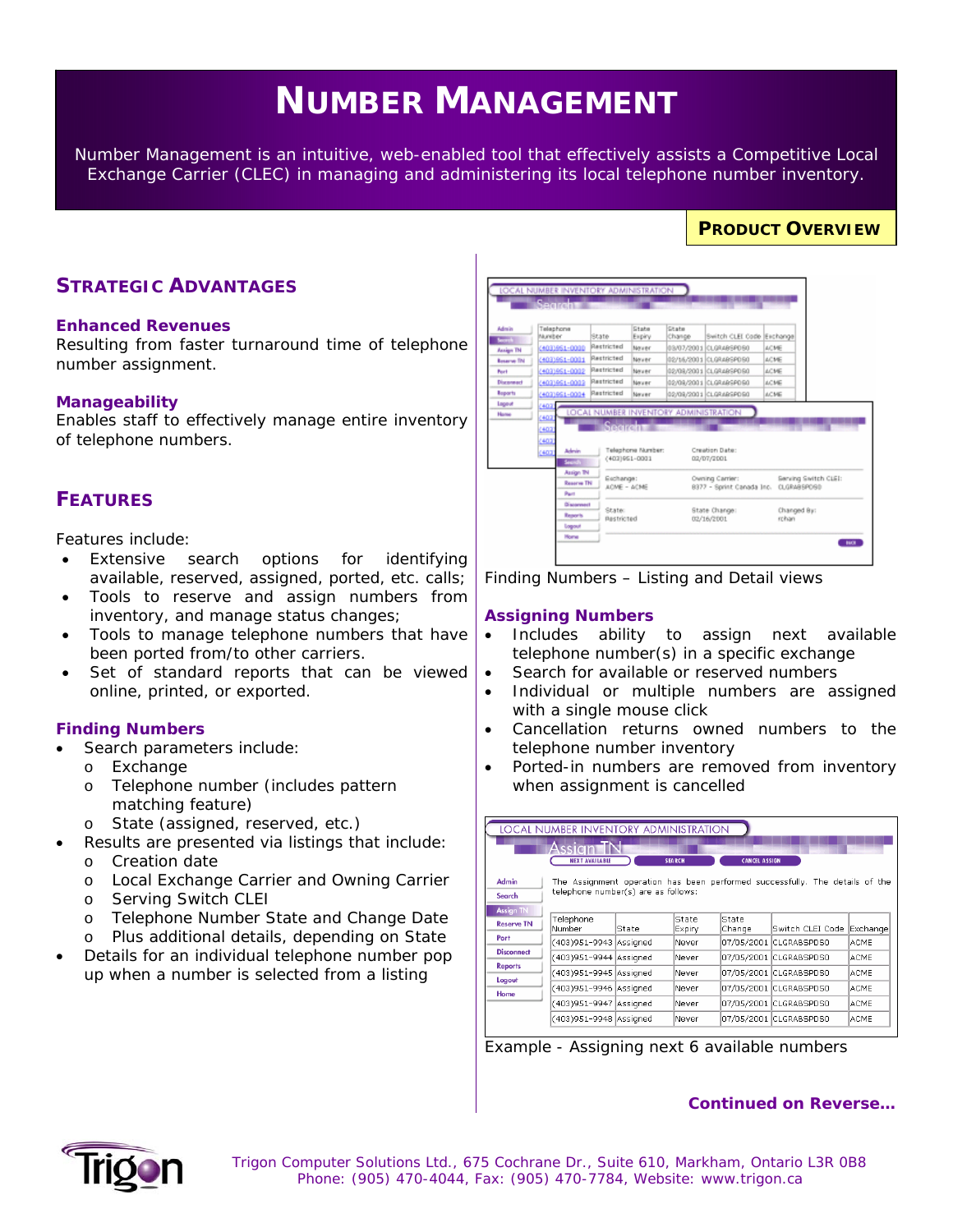# *Service Availability is a web-enabled tool that identifies the specific Digital Subscriber Line (DSL)*  **NUMBER MANAGEMENT**

**PRODUCT OVERVIEW** *(CONTINUED)*

#### **Reserving Numbers**

- Includes ability to reserve next available telephone number(s) in a specific exchange
- Search for available or aging numbers
- Individual or multiple numbers are reserved with a single mouse click
- Cancellation returns reserved numbers to the telephone number inventory
- Ported-in numbers are removed from inventory when reservation is cancelled
- Reservations can only be cancelled for the same customer name or the same requestor ID



*Example – Reserving 5 numbers for 30 days*

#### **Disconnecting**

- Disconnect telephone number(s) in a specific exchange for a specific customer
- Extend reference of call period for telephone number(s)

#### **Number Porting**

- Record ported-in telephone number(s) from another LEC
- Return ported-out telephone number(s) back to inventory



*Example - Porting-in telephone numbers* 

#### **Administration**

- Maintain application tables
- o Common Restrictions
- o Exchanges
- o Local Exchange Carriers
- o Local Switches
- o Wire Centers
- o Switch Wire Centers
- Add NPA/NXXs
- Restrict Telephone Numbers
- Override features



*Example - Restricting telephone numbers* 

*Continued on Next…*